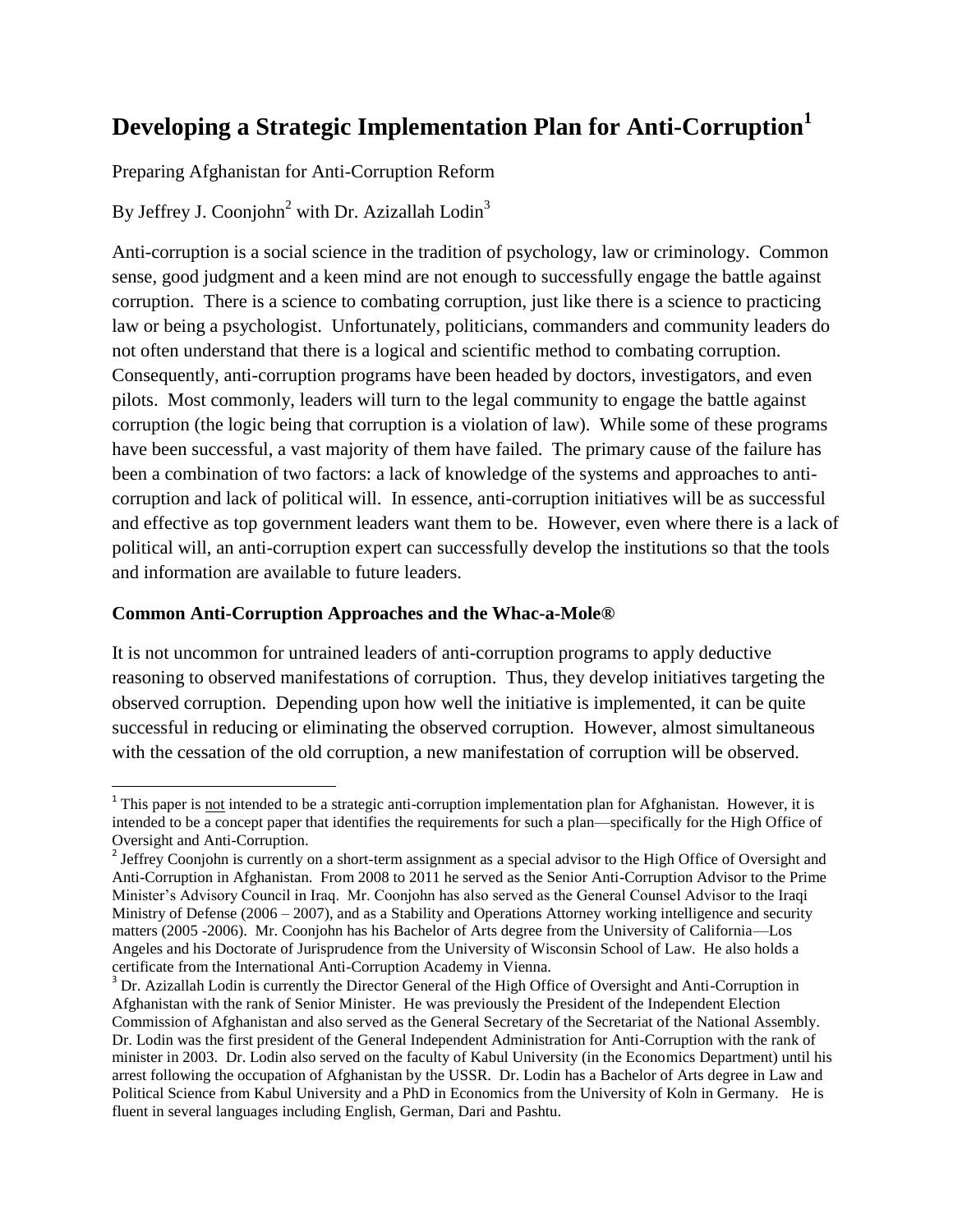Unfortunately, the untrained leader will gain confidence from his last "success" and will develop a new initiative targeting this newly observed manifestation of corruption. Assuming he is successful, the cycle will start again and will continue ad infinitum. This Whac-a-Mole approach does not arrest corruption at its roots, but provides the illusion of success based upon a series of successful initiatives<sup>4</sup>. For example, in post-war Afghanistan vehicle registration was fraught with corruption. Consequently, to remove cash payments from the registration process, a new system was developed to have funds deposited directly to the bank so that government officials did not actually accept or receive funds. This was touted as a great success<sup>5</sup>. However, almost immediately, a new problem arose. Bank tellers began demanding payments to make the deposit and provide a copy of the deposit slip. As one mole was pushed into its hole, another emerged.

## **Ad Hoc Initiatives and The Good Idea Fairy**

Perhaps the most insidious approach to corruption by untrained professionals is the *ad hoc* approach or the "Good Idea Fairy." Unfortunately, this is also the most prevalent approach to anti-corruption in Afghanistan today. The reason this is so insidious is that it can actually have a long-term detrimental effect on anti-corruption initiatives and public support for the government. The concept of this approach is quite simple: when confronted with massive corruption, such as in Afghanistan, leaders of anti-corruption programs, sometimes at the behest of well-intentioned supervisors, initiate programs with the idea that doing something is better than doing nothing. As these very bright leaders are trying to grasp the enormity of the problem and provide solutions, it seems like an invisible fairy flies above them sprinkling "idea" dust down upon them. As a consequence, each of them comes up with a "good idea".

For example, a common mote of "idea" dust is the anti-corruption ad campaign bestowing the virtues of morality and the evils of corruption. When the idea is submitted to the commander or political leader, it is often accompanied by the argument that "it can't hurt." Just the opposite is true. Ill-timed advertising campaigns can and do result in long-term damage to the credibility of the government and the anti-corruption institutions it is trying to develop. In countries like Afghanistan where political will is somewhat problematic, the ad campaign reinforces people's disdain for corruption. However, because most corruption takes place in the public arena, the disdain is focused upon the government itself. Consequently, the ad campaign that "can't hurt" has resulted in the undermining of the legitimate (albeit corrupt) government. Ironically, as disdain and derision are heaped upon the government, a bond emerges with the Taliban, who although repugnant in many ways, suffered from very little corruption.

<sup>&</sup>lt;sup>4</sup> This approach is reminiscent of a children's carnival game called "Whac-a-Mole." In this game a mouse-like mole pops up from one of four holes on a board. The children use a soft club to hit the mole back down into the hole. Immediately, a new mole pops out of another hole. The game has no end as the children chase the mole from hole to hole around the board.

<sup>&</sup>lt;sup>5</sup> Islamic Republic of Afghanistan, Government media & Information Center: "Afghan Leader Says Anti-Corruption Progress Visible," 18 December 2010. [http://www.gmic.gov.af/english/index.php/features/153-afghan-leader-says](http://www.gmic.gov.af/english/index.php/features/153-afghan-leader-says-anti-corruption-progress-visible)[anti-corruption-progress-visible](http://www.gmic.gov.af/english/index.php/features/153-afghan-leader-says-anti-corruption-progress-visible)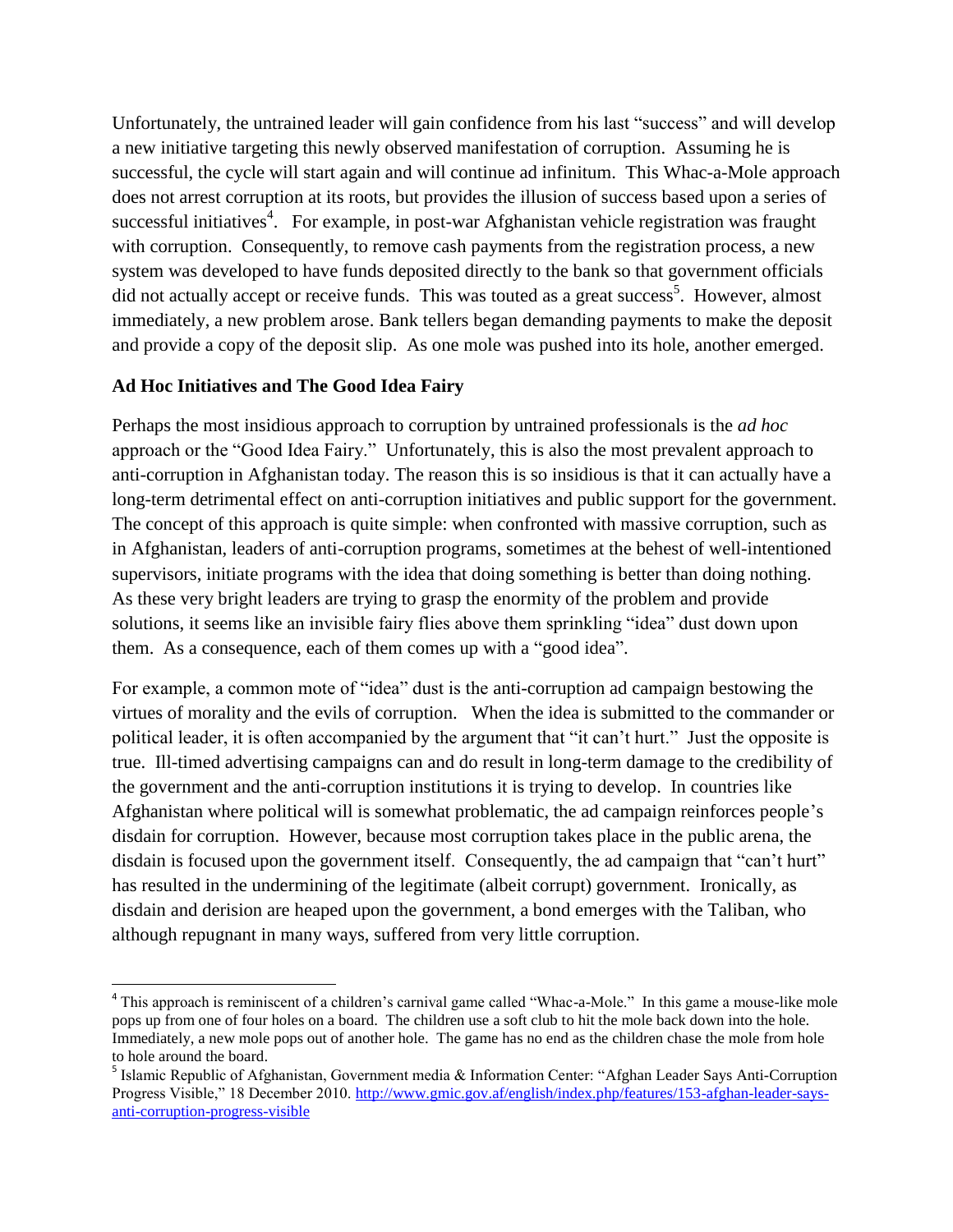Another common mote of "idea" dust is the public hotline or complaint form. Like the advertising campaign, this well-intentioned initiative usually results in long-term damage to the credibility of the government. It is doubly damaging when a public hotline is established and then an advertizing campaign is initiated to extol its benefits. The reason an *ad hoc* initiative to start a hotline can be so detrimental is that the complaints overload the infrastructure necessary to process, investigate and prosecute all of the cases (or where there is a lack of political will, this highlights that deficiency). Accordingly, people report instances of corruption and see no consequence to the wrong-doer. This reinforces their belief that "all government is corrupt" and that the "system doesn't work." Subsequently, the people feel not only disenfranchised from the government but betrayed by the government. Once the feelings of betrayal manifest themselves, it is exceptionally difficult to ever restore a sense of civic duty<sup>6</sup>.

There are scores of examples of *ad hoc* initiatives, especially in Afghanistan. Many of these initiatives result in unintended consequences for the well-intentioned but untrained anticorruption leader. The worst case is where the program is launched but the leader or his organization fails to see the developing consequences. As the government loses more and more support and credibility, they are unable to see their complicity in undermining the government.

### **Moving Away from Ad Hoc Initiatives: A Holistic Approach to Anti-Corruption**

‗Fighting corruption requires a well-thought out and comprehensive strategic plan'<sup>7</sup> . Initiating anti-corruption programs without such a "comprehensive strategic plan" is tantamount to engaging in combat operations without a concept of the operation. It just should not happen<sup>8</sup>. For the trained professional, there is a systematic approach to anti-corruption founded upon five primary pillars: *1. Prevention; 2. Enforcement & Detection; 3. Consequences*; *4. Civil Society* and; *5. Media.* The first three governmental pillars are not developed independently, but are part of an integrated strategic implementation plan replete with Gantt charts, staffing tables, training plans and budgets<sup>9</sup>. There are no *ad hoc* initiatives and only limited Whac-a-mole initiatives. Operationally, the three pillars need not be separate organizations. All three pillars can be found within as few as two organizations or they may be divided between many organizations. The important element is that all activities are integrated into the national anti-corruption policy and

 $\overline{a}$ 

 $6$  A glaring example of an ill-conceived complaint initiative occurred in the Afghan Ministry of Finance. This ministry published a Complaint Form on its website for people to report corruption. When the form was submitted, the complainant received an automatic email advising them that their complaint had been received and that action would be taken on the complaint. In fact, the complaint was not forwarded for investigation but was simply stored on the server. Well intentioned people dedicated to fighting corruption, developed and launched a complaint form without first ensuring the infrastructure was in place to handle the complaint.

<sup>&</sup>lt;sup>7</sup> Tony Kwok Man-Wai, Corruption Studies Programme, Hong Kong University. Former Deputy Commissioner and Head of Operations, Independent Commission Against Corruption (ICAC), Hong Kong.

<sup>8</sup> Notwithstanding this axiom, in Afghanistan there have been scores of *ad hoc* anti-corruption initiatives; nearly all of which have failed.

<sup>&</sup>lt;sup>9</sup> Signatories to the United Nations Convention Against Corruption have agreed to cooperate with one another in every aspect of the fight against corruption, including "prevention, investigation, and the prosecution of offenders," essentially the three pillars of government.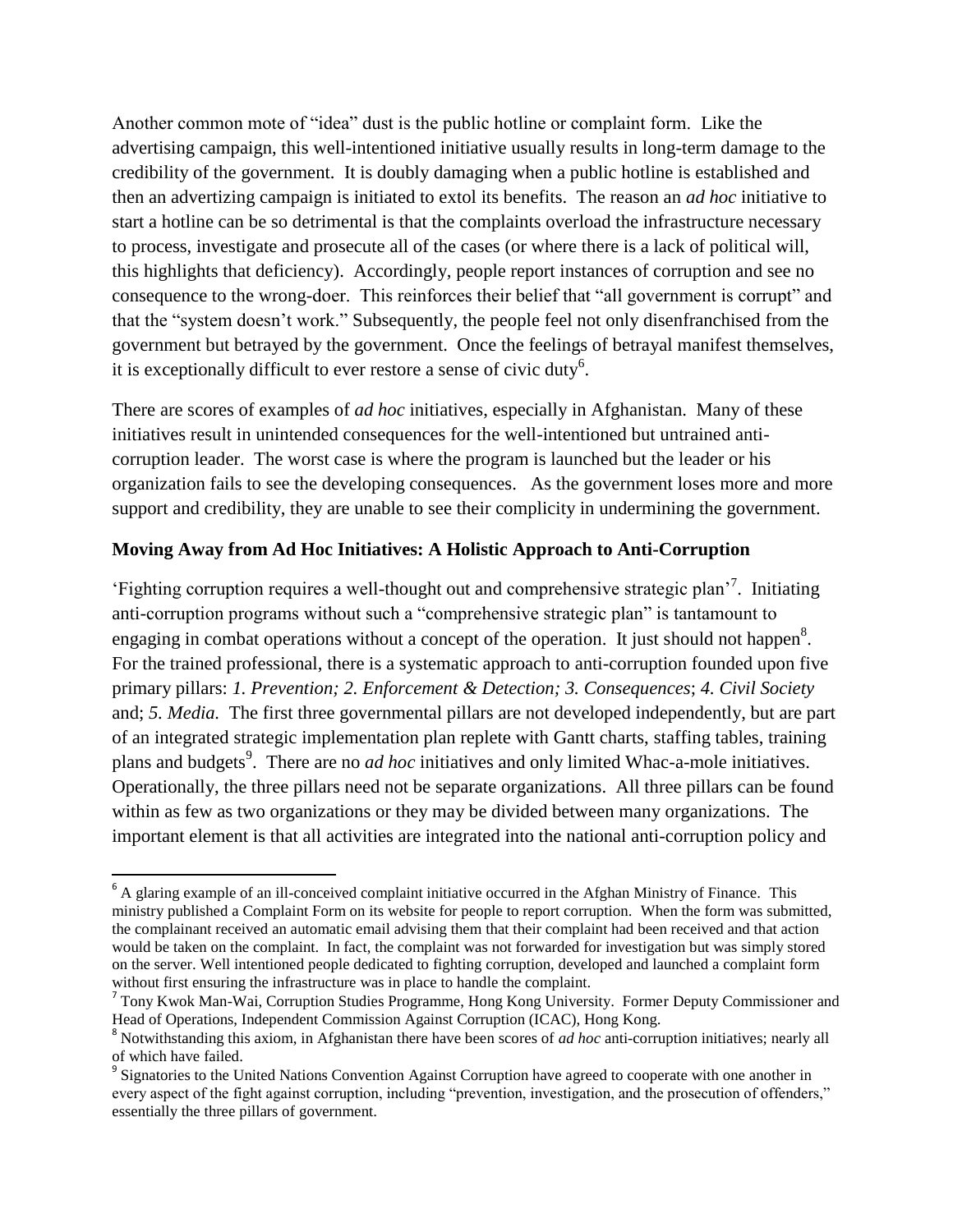are not administered in an *ad hoc* fashion<sup>10</sup>. This paper discusses the three pillars of anticorruption that fall under the auspices of the government and examines what activities are involved in those pillars. This does not mean that the pillars of *Civil Society* or the *Media* are any less important than the three governmental pillars*;* however, the intent of this paper is to assist Afghanistan to develop its official anti-corruption institutions. From that perspective, these are the fundamentals of the government's battle against corruption: *Prevention*, *Enforcement & Detection* and *Consequences*.

# **Pillar I Prevention**

The first of the five pillars upon which anti-corruption initiatives are founded is *Prevention*. This is significantly more than educational programs. Perhaps the most important aspect of *Prevention* is not even listed among its duties. That is, the *Prevention* organization is charged with changing both domestic and international perceptions concerning corruption and the government. It is not possible to overstate the importance of perception in the battle against corruption. However, to ensure true operational change, the *Prevention* organization must, at a minimum, employ the following initiatives.

## Institutional Capacity Development

*Prevention* is perhaps the largest pillar in that it includes developing processes, key performance indicators and standard operating procedures for the entire government. This is not a new concept but has been used in international business for decades. It is nothing more than professionally implemented Business Process Management (BPM). For those that understand the basics of BPM, it begins with process analysis, moves to process design (or re-design) and culminates with process implementation. A common mantra among leaders demanding anticorruption results is that they want to complete a "Vulnerability to Corruption Assessment" (VCA). However, the Vulnerability to Corruption Assessment is part of business process analysis. Historically, business process analysis identifies internal control weaknesses. Other names for "internal control weaknesses" are "opportunities for improvement" or "vulnerabilities to corruption." No matter the name, the application of business process management systems will identify the internal control weaknesses (or VCAs) and will result in the development and design of processes to ameliorate the weakness or vulnerability. To conduct a Vulnerability to Corruption Assessment outside of the BPM cycle may identify internal control weaknesses but will not result in the design of process solutions. As part of the business process management cycle, key performance indicators, SOPs, flow diagrams and job descriptions will be developed and integrated into an Operations Manual. Department Operations Manuals will allow for the professional administration of government and will reduce the opportunities for corruption. It

l  $10$  If this concept paper is approved by the donor community, the next step is development of the actual strategic implementation plan.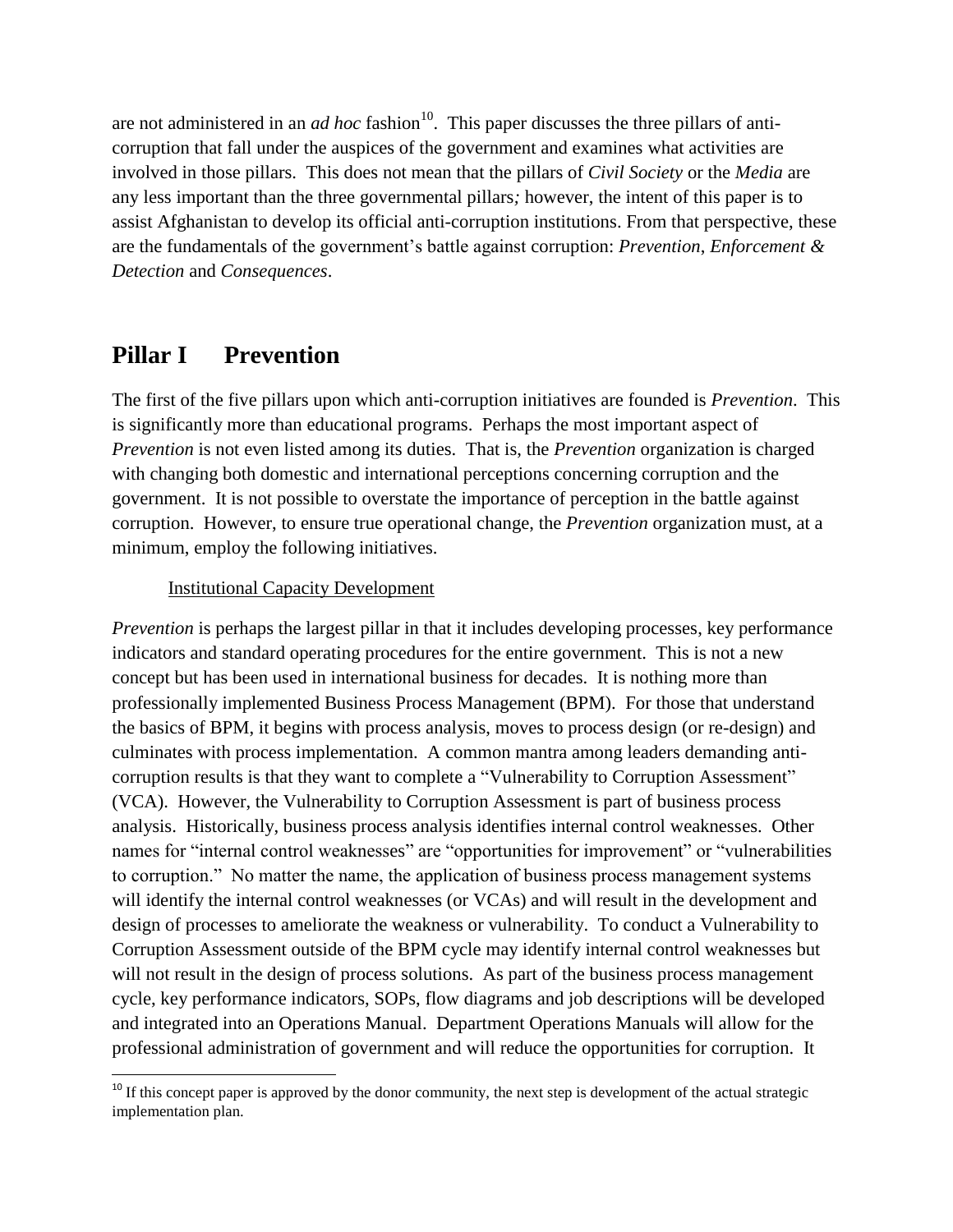must be remembered that 'virtue has no greater ally than a lack of opportunity'. Business process management significantly reduces the opportunity.

## Education

Another mainstay of *Prevention* is education. This includes developing curricula for elementary, secondary, university and professional programs (i.e. financial industry, legal programs, etc.). Additionally, it includes preventing corruption in the administration of education. For example, having teachers ascribe to the *International Declaration of Professional Ethics*. Importantly, this also includes educating civil servants on the law and their responsibilities under the law. This heading also includes the creation of "Centers of Excellence" or host national academies. Despite its short reference in this paper, education of the citizenry is the largest obligation of the *Prevention* organization.

# Strategic Communications

Strategic communications also rests with the *Prevention* organization. This is perhaps the most important function of the *Prevention* organization. This includes publicizing all enforcement actions, major electronic media campaigns as well as other strategic initiatives to reinforce the anti-corruption themes. The strategic communications plan must be well thought-out to support government anti-corruption initiatives. Such plans must be careful not to inadvertently undermine the government. Of critical importance, communications plans should not be used to build unrealistic or politically naïve expectations of what the international community would *like* to see in the government. This will have the effect of destabilizing the government. Communications plans should concentrate of emphasizing successes of the government in anticorruption programs. This does not mean developing a propaganda campaign but it does mean that a campaign should be developed in concert with the national anti-corruption strategy, not as an ad hoc initiative.

An important element closely tied to strategic communications is the operation of a nationwide telephone hotline or internet reporting conduit. While the actual management of the hotline flows through the Complaints Department, the success of the hotline belongs to strategic communications. In launching or advertising a hotline, it is essential to ensure that it is done as part of an integrated, holist strategy. Resources must available to receive, investigate and prosecute legitimate complaints. Failure to coordinate media initiative can overwhelm an unprepared, severely diminishing faith in legitimate government.

## International Liaison

International liaison also falls under the auspices of the *Prevention* organization. This includes developing international relationships with respected organizations such as the International Anti-Corruption Academy; The International Anti-Corruption Conference; The International Association of Anti-Corruption Agencies as well as regional integration with such organizations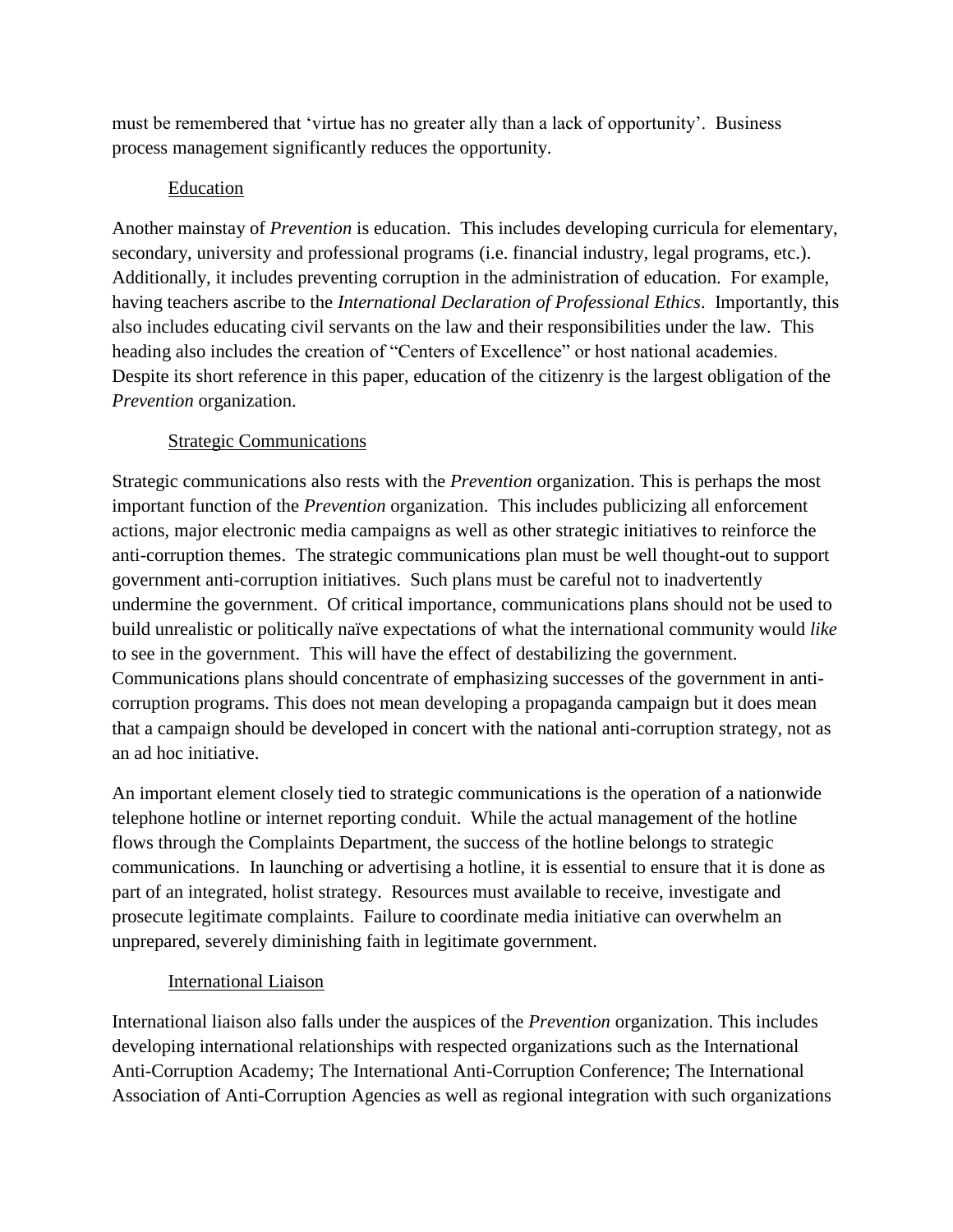as the ADB-OECD *Anti-Corruption Initiative for Asia*<sup>11</sup> . It also includes assuring a presence at international conferences and assemblies, for example the International Anti-Corruption Conference or the Conference of the States Parties to the United Nations Convention Against Corruption. The national government should also support transparency initiatives at the international level by participating and adhering to principals espoused by such organizations as the Open Government Partnership.

## Inter-Agency Coordination

The *Prevention* organization customarily coordinates all domestic organizations that form the three governmental pillars of anti-corruption. This is imperative to ensure that programs, plans and initiatives are undertaken in accordance with the national anti-corruption strategy or implementation plan. To succeed, the coordination should take place on three levels: the technical level (directors), the senior leader level (deputy ministers) and the policy level (ministers). The Inter-Agency Coordination committee should also coordinate donor activity to ensure integration into the national strategy.

## Business Liaison

The *Prevention* organization should also have a Business Liaison Unit (BLU). To date, more than 145 global companies have signed onto the *Principles for Countering Bribery* first codified by the World Economic Forum's Partnering Against Corruption Initiative (PACI) in 2004. These companies have taken a "zero-tolerance" stance against bribery and have committed to implement effective anti-corruption programs. These companies have agreed to work aggressively to communicate the anti-corruption message to all of their stakeholders (employees, contractors, shareholders, etc.). The BLU should encourage multi-national corporations to assure regulatory compliance by implementing programs, oversight systems and behavioral assurance testing for employees who work in high corruption risk areas<sup>12</sup>. Additionally, the BLU (especially in Afghanistan) should work to ensure compliance with the *Extractive Industries Transparency Initiative* and other similar activities. The BLU not only works to integrate corporations into the battle against corruption but also can be a conduit for complaints.

# Monitoring & Evaluation (M&E)

A Monitoring & Evaluation program are essential to a successful *Prevention* organization. The M&E program will measure both the success of anti-corruption initiatives as well as the effects of failure. Another primary reason for initiating monitoring & evaluation is to collect accurate information for allocation of resources<sup>13</sup>. As certain programs show better results, resources can

l  $11$  Asian Development Bank (ADB) and Organisation for Economic Co-operation and Development (OECD). [http://www.oecd.org/pages/0,2966,en\\_34982156\\_34982385\\_1\\_1\\_1\\_1\\_1,00.html](http://www.oecd.org/pages/0,2966,en_34982156_34982385_1_1_1_1_1,00.html)

 $\frac{112}{12}$  Small and medium sized companies also benefit from good anti-corruption initiatives. See Business Anti-Corruption Portal, et. al. [\(http://www.business-anti-corruption.com/about-this-portal/\)](http://www.business-anti-corruption.com/about-this-portal/)

<sup>&</sup>lt;sup>13</sup> UNODC *Anti-Corruption Tool Kit*, Chapter VII, <u>Monitoring and Evaluation</u>, p. 253.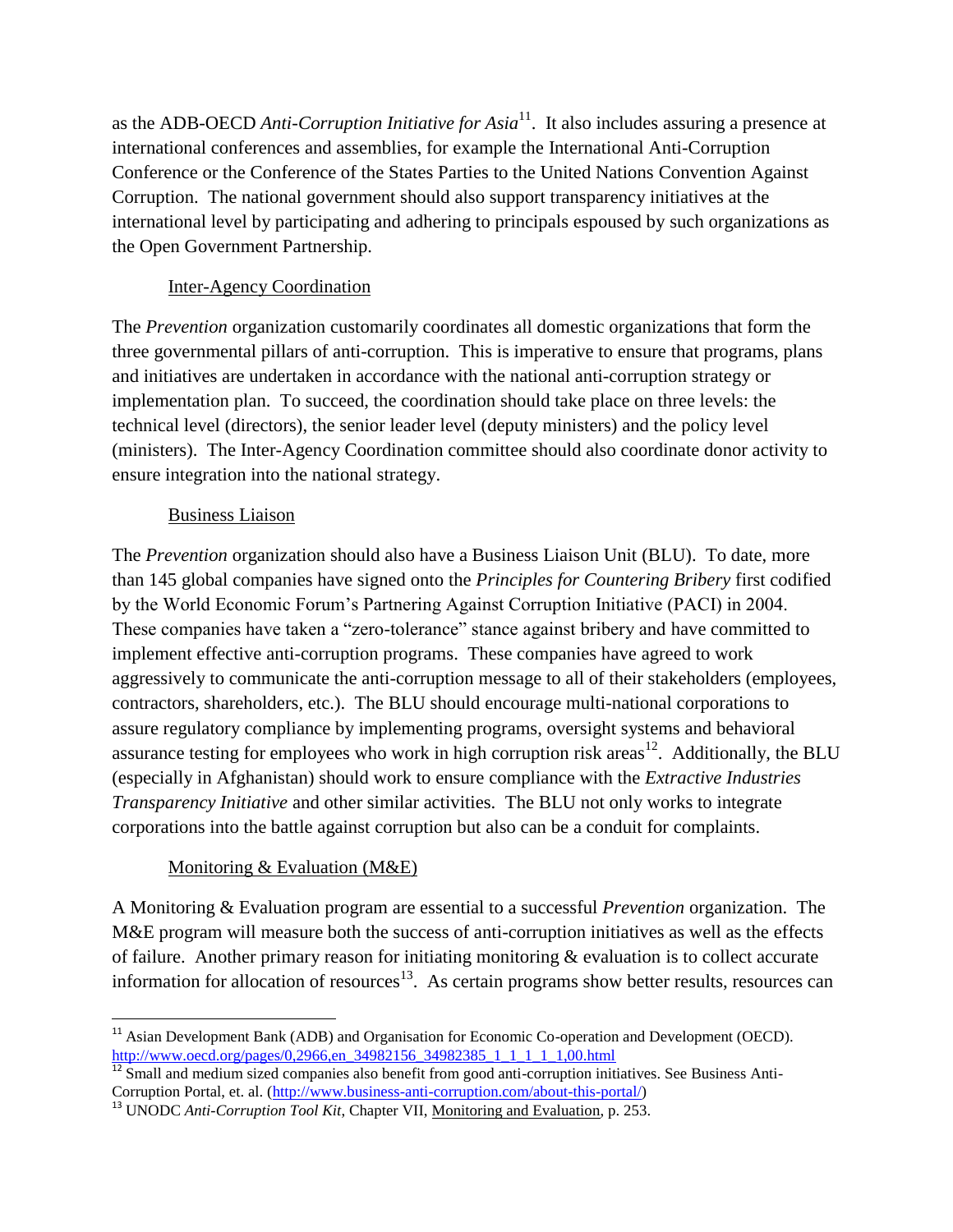be redirected to support these initiatives. Finally, an M&E program can provide a level of expectation, so that the government knows what it might expect from a particular program. This is immensely important in managing expectation. Programs should not be oversold so that people or leaders expect more than can be delivered. The M&E unit helps to control the expectation and ensure accuracy and legitimacy in reporting.

## Reporting (the 3 Ps)

The *Prevention* organization is also responsible to report on the "State of Corruption" to the President, the Parliament and the people. Such reports should not be a simple recitation of successes, but should be clear, concise reports on the status of the battle against corruption in relation to the national strategy. Have stated initiatives been launched on time? Have they met with unexpected challenges? Have there been successes? Have there been failures? Although it is fair to state successes, propaganda is not credible and the public will not only dismiss the speaker but they will also discount the true successes.

Whereas *Prevention* is proactive with an emphasis on deterrence and instilling a cultural expectation of integrity, there must still be oversight of current programs and expenditures to ensure that the people's assets are used in accordance with good governance. The oversight mechanism which includes auditing, inspections, monitoring and evaluation and criminal investigations are cataloged under the second pillar entitled *Enforcement & Detection*.

# **Pillar II Enforcement & Detection**

The second pillar upon which anti-corruption initiatives are founded is *Enforcement & Detection*. While *Enforcement* garners the headlines, it is the quiet army of auditors and inspectors that detects a vast majority of infractions, policy violations and corruption. Together, *Enforcement & Detection* are integral elements in the battle against corruption.

# Independence

The most important aspect of *Enforcement* & *Detection* is the functional independence of the organization. This is an anathema to political leaders, commanders and icons of business whose power is often founded upon access and control. The abhorrence to complete independence does not necessarily derive from fear of corruption but from fear of abuse and infusion into the political process. History is replete with examples of strong law enforcement agents that became more powerful than the politicians elected by the people. However, many countries have found creative ways to ensure the independence of the *Enforcement & Detection* organizations without creating new political structures. For example, term limits on senior management, parliamentary oversight, review and oversight committees, etc. As always, no organization, even the *Enforcement & Detection* agency, should be immune from financial auditors.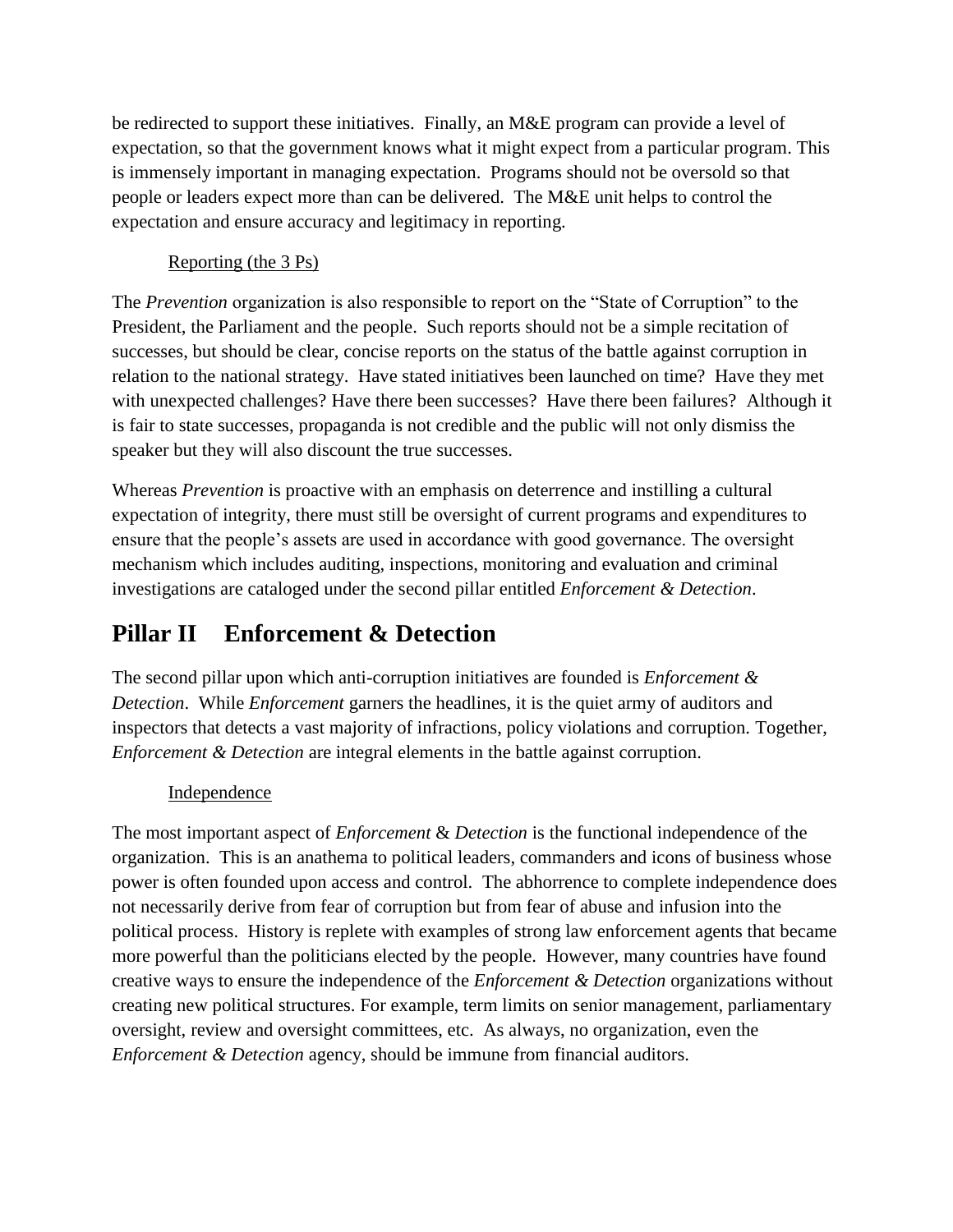#### Budget

Of equal importance to functional independence, the *Enforcement & Detection* organization must also have budgetary independence lest it be strangled in a financial noose. In its embryonic state, the *Enforcement & Detection* organization may have different needs (lesser or greater); however, as a functioning organization, the anti-corruption agency should have a legally mandated percentage of the national budget. A rule-of-thumb is somewhere in the vicinity of .3% of the entire national budget<sup>14</sup>. While this is fairly sizable, it is comparatively inexpensive in relation to the cost of corruption.

### Staff Integrity

No element in developing a quality force is more important than the human element<sup>15</sup>. The soldiers in the battle against corruption must have values and integrity instilled in them from a very early age. While you may be able to teach ethics, you cannot teach a person to be ethical. Put a little more colorfully, to believe that you can make someone ethical by teaching them a code of ethics is to think you can make someone an athlete by reading them the sports pages.<sup>16</sup> This begs the question, how do you measure integrity? The two primary methods in use today are Integrity Tests and Behavioral Assurance Tests – the former is pre-employment and the later is post employment. These are not competitive but complement each other in developing the shock troops that can transform a nation.<sup>17</sup> After creating the force and developing the bonds of trust, the organization must have its own Code of Ethics which is higher and more demanding than that of the normal civil servant. After each person ascribes to the Code of Ethics, there must be a zero tolerance for any breach, without exception. Anything less, will diminish *esprit de corps* and serve to undermine the mission.

#### Internal Affairs

 $\overline{\phantom{a}}$ 

Operations at the anti-corruption organization, like any law enforcement agency, must be founded upon the trust and inter-dependence of the officers. However, in its early development,

<sup>&</sup>lt;sup>14</sup> See *Formulating an Effective Anti-Corruption Strategy—The Experience of Hong Kong ICAC by Tony Kwok* Man-wai, former Deputy Commissioner and Head of Operations, ICAC.

<sup>15</sup> *Professional Police Screening: The Human Element for Strengthening Internal Security through a Stronger Police for Afghanistan*, Morris & McDaniel, 2011.

<sup>16</sup> Professor Michel Girodo (2011) *Making Anti-Corruption Strategies More Sustainable: Merits of a Kind Word and a Gun" Approach*. Presentation to the International Anti-Corruption Summer Academy, 2 July 2011, Laxenburg, Austria. Unpublished conference proceedings, page 18, and personal communications. Michel Girodo is a Professor of Psychology and a member of the Interpol Group of Experts on Corruption.

<sup>&</sup>lt;sup>17</sup> In 1974 Hong Kong "was probably one of the most corrupt cities in the world. Corruption was a way of life and existed ‗from womb to tomb.' . . . Within three years, the Independent Commission Against Corruption (ICAC) smashed all corruption syndicates in the Government" from *Formulating an Effective Anti-Corruption Strategy*— *The Experience of Hong Kong ICAC* by Tony Kwok Man-wai, former Deputy Commissioner and Head of Operations, ICAC. Another more recent example is Liberia which moved up51 places on the Transparency International Perception Index between 2009 and 2010 after a concerted effort by the government to reign in corruption (from 138th place in 2009 to 87th place in 2010). Hong Kong routinely uses Integrity Testing to assist in selecting the right people for the ICAC.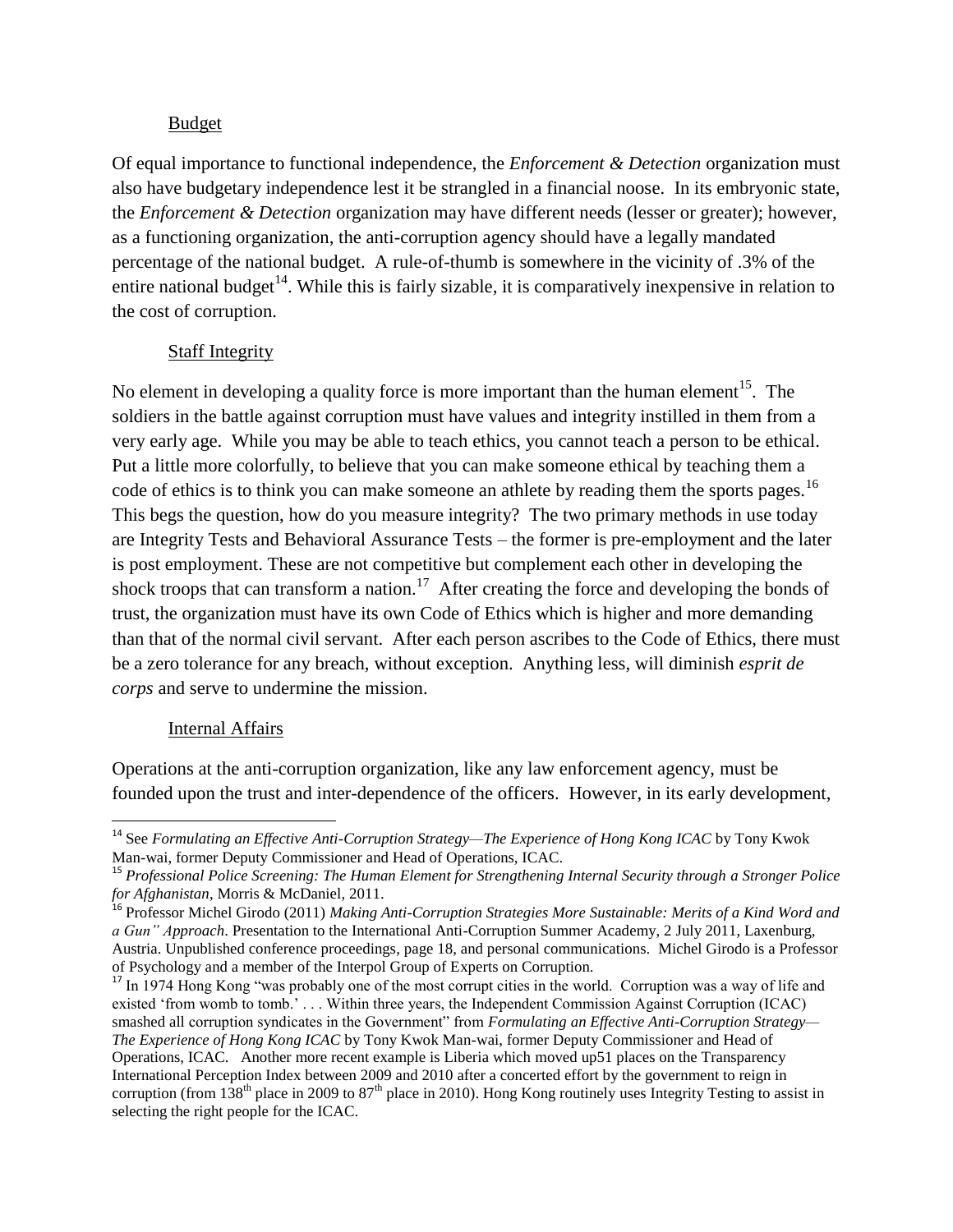the organization should initiate a compliance-based approach to internal affairs to ensure that corruption does not take root in the anti-corruption organization itself. Such a system emphasizes external controls, regulations, inspections, monitoring, sanctions, investigations, verification and oversight. As the organization matures and liked-minded individuals coalesce around the anti-corruption mission and build a sense of *esprit de corps*, the compliance-based approach should diminish and be replaced with a values-based approach fostering leadership, individual initiative and reinforcing values and ethical standards.

#### Audits and Inspections

In addition to the institutional characteristics of the organization, the operational tools of the organization must also be developed. The largest and most useful compliance tool in combating corruption is the audit<sup>18</sup>. There are no less than eight different types of audits<sup>19</sup>. Each of these is a different tool which is employed in the battle against corruption. Both internal and external audits are a mandatory feature of good governance and reducing the opportunities for corruption. Auditing of each type must be trained and nurtured within the *Enforcement & Detection* organization. In a developing society, the auditing agency should consider affiliation with international organizations such as the International Organization of Supreme Audit Institutions (INTOSAI), as well as regional affiliations with such organizations as the Asian Organization of Supreme Audit Institutions (AOSAI). More importantly, the audit organization must adopt professional and ethical standards like the International Standards of Supreme Audit Institutions (ISSAI).

#### Investigations

 $\overline{\phantom{a}}$ 

Similar to Internal Control programs which evolve from compliance-based oversight to valuesbased initiatives, successful national anti-corruption programs have generally started with an enforcement-led strategy, slowly evolving over time to a prevention-led strategy. However, this necessarily means that there will be great reliance on the criminal justice system. As a consequence of an enforcement-led strategy, a large share of the budget and resources will be directed toward investigations in the early years. Therefore, at its inception, the success of the entire national anti-corruption campaign hinges upon the success of the investigations unit and functioning of the criminal justice system. In cases where the judiciary lacks the capacity or will to engage the battle, senior leaders must find creative solutions, for example "integrity courts" or some other avenue to ensure that the guilty are brought to justice. The single most important element of *Enforcement and Detection* is relating the detailed facts of the case to the *Prevention* organizations, so that they can analyze the case for process deficiencies and correct internal control weaknesses.

<sup>&</sup>lt;sup>18</sup> "The Role and Experience of the SAI in Preventing and Detecting Fraud and Corruption" Presented at the  $9<sup>th</sup>$ International Anti-Corruption Conference in Durban, South Africa 10-15 October, 1999.

<sup>&</sup>lt;sup>19</sup> Financial Audits; Performance Audits; Operational Audits; Compliance Audits; Internal Control Audits; Information Systems (IT) Audits; Forensic Audits and Command Climate Audits.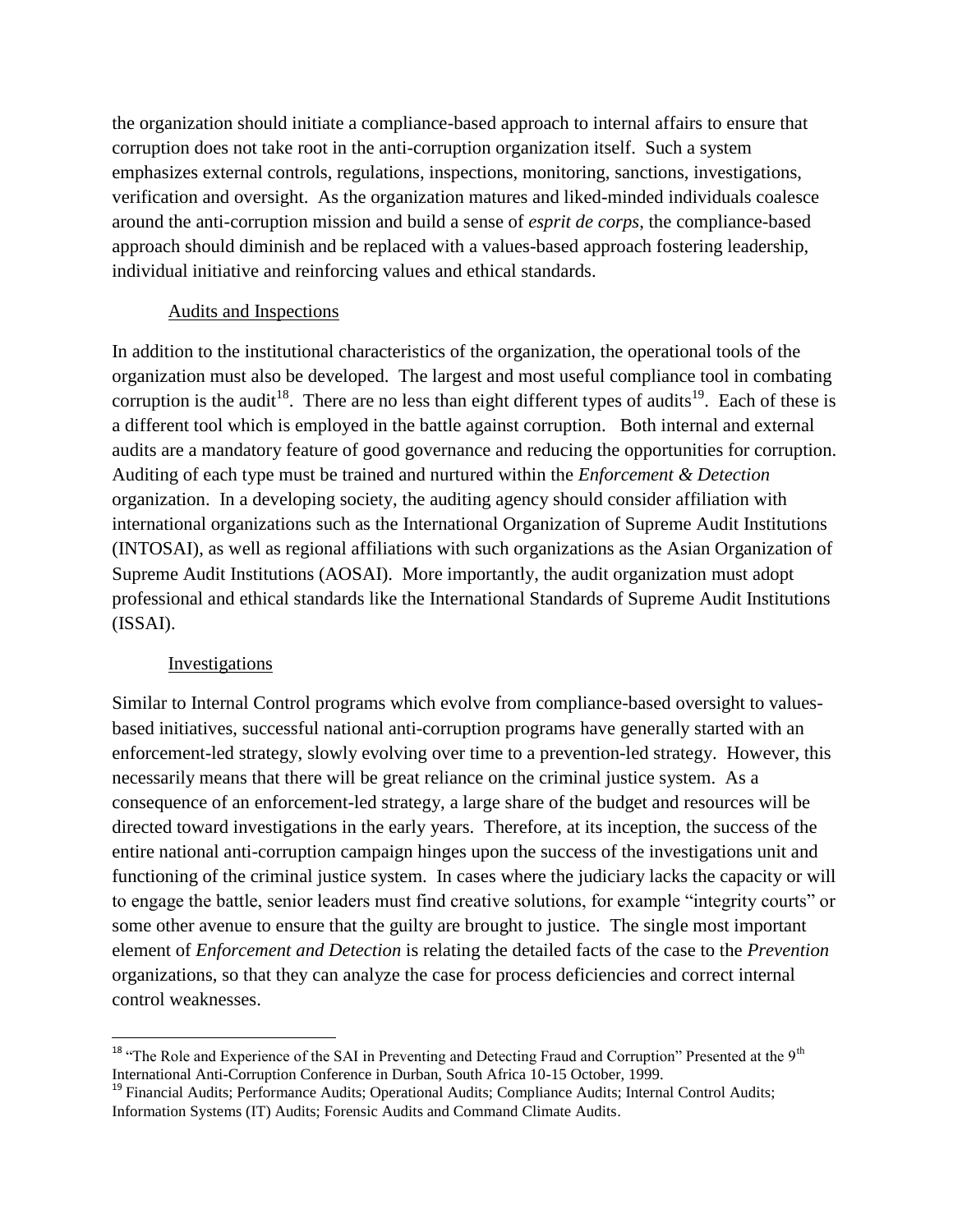### Prosecutions

The two greatest Asian successes (and perhaps world successes) in the battle against corruption are Hong Kong and Singapore. Both of these models use an enforcement-led strategy with an emphasis on prosecution. Therefore, many untrained professionals equate prosecutions with success. This is not the case. While there are significant benefits to prosecuting both large and small perpetrators, to engage in prosecutions without integrating investigators into the whole battle can be counter-productive. Without developing processes and procedures to reduce the opportunities for corruption; and, without ensuring the independence of the judiciary, *ad hoc* prosecutions will simply be viewed as one of the costs of engaging in corruption. For the international community to press for *ad hoc* prosecutions which are not implemented in accordance with a strategic implementation plan is tantamount to stamping on a plague of locust. While you may eliminate hundreds of the horde, they are, by comparison, statistically insignificant. So long as criminals can buy their way out of the docket, the threat of prosecution does not have a significant deterrent effect, but has a limited economic effect. Prosecutions are imperative, but they must be part of a holistic approach to anti-corruption<sup>20</sup>.

## Witness Protection

Witnesses are the cornerstones of successful prosecution of corruption cases. Protecting witnesses from intimidation or threats against their lives because of cooperation with law enforcement or judicial authorities is critical to supporting anti-corruption initiatives<sup>21</sup>. The United Nations Convention against Transnational Organized Crime (TOC Convention) calls upon state parties to take appropriate measures to protect witnesses in criminal proceedings from threats, intimidation, corruption or bodily injury, and to strengthen international cooperation in this regard. The UNODC "Good Practices in the Protection of Witnesses in Criminal Proceedings Involving Organized Crime" was launched in February 2008. The guide provides a comprehensive picture of available witness protection measures and offers practical options for adaptation and incorporation in legal systems, operational procedures and particular social, political and economic circumstances.

# Financial Intelligence Unit (FIU)

 $\overline{a}$ 

Like auditors, the Financial Intelligence Unit is the quiet pillar that provides the evidence used in developing cases of corruption, transnational crime, terrorist financing and money laundering. In emerging societies like Afghanistan, much of the money that is stolen or exploited is invested in other countries like the United Arab Emirates. It is the FIU that identifies indicators or asset transfers that may be supporting such nefarious activities. As a result of good banking laws and

<sup>&</sup>lt;sup>20</sup> This begs the question, "So, what do we do in the interim?" This is a very difficult question. We can do nothing in terms of major prosecutions and sustain relentless public criticism; or we can push for prosecutions that will have a certainty of acquittal. This political dilemma must alsobalance resources against results.

<sup>&</sup>lt;sup>21</sup> Good Practices in the Protections of Witnesses in Criminal Proceedings Involving Organized Crime" UNODC <http://www.unodc.org/unodc/en/organized-crime/witness-protection.html>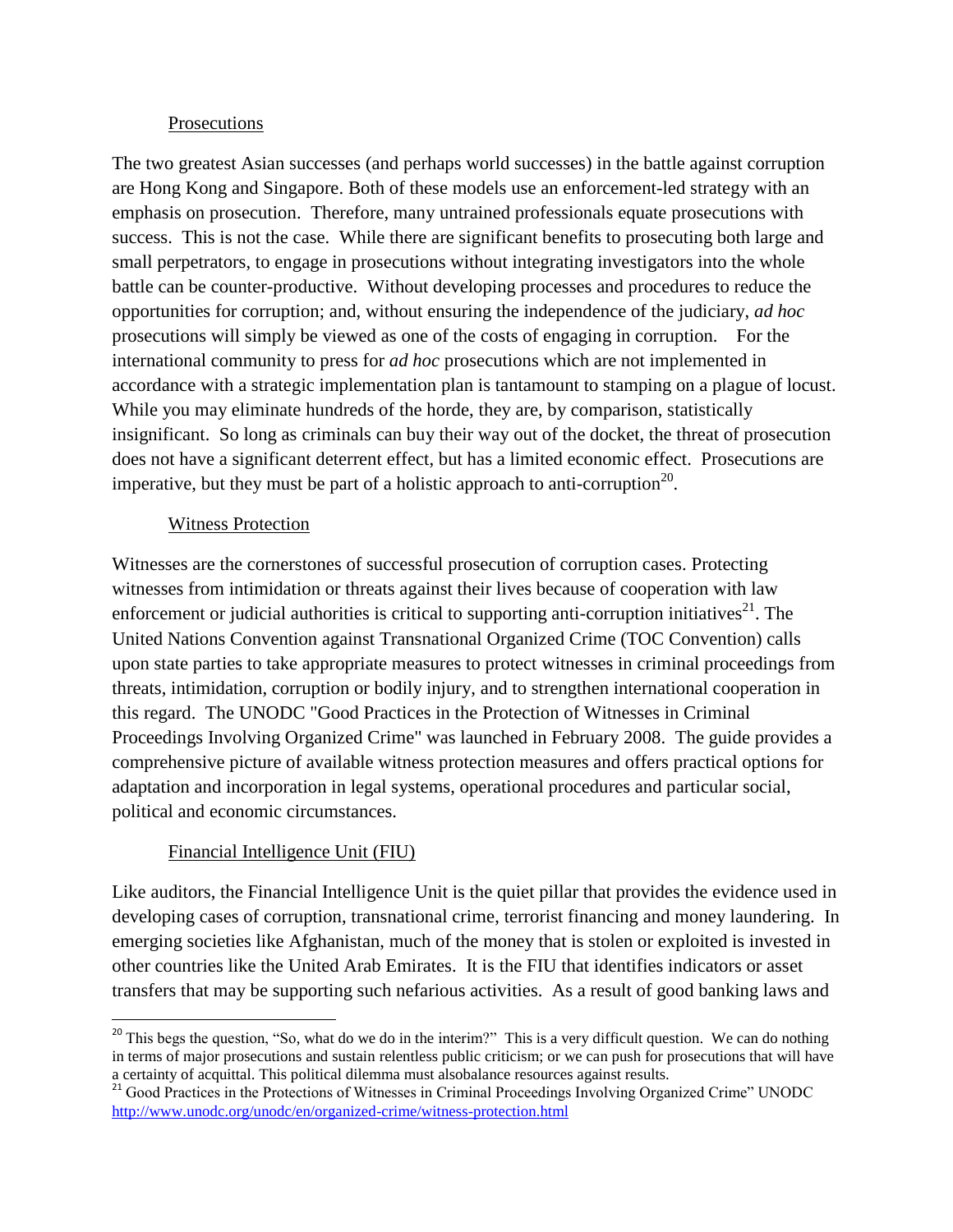anti-money laundering laws, the FIU receives Suspicious Activity Reports which provide significant information for its analysts. Finance is of such great importance that a separate unit is often created. This Financial Action Task Force (FATF) is comprised of specific elements of *Prevention*, *Enforcement & Detection* as well as the FUI and the intelligence community. The FATF is dedicated specifically to violation of finance laws (i.e. money laundering, terrorist finance, corruption, etc.)<sup>22</sup>. As the FIU matures, it will eventually become a member of the Egmont Group which will facilitate international information exchange, training and the sharing of expertise. Even before that, however, the Egmont Group can facilitate FIU development.

## Administrative Enforcement in the Banking and Financial Sector

Perhaps the most neglected element of the battle against corruption is regulation of the banking and financial sectors. Historically, there are levels of sophistication in corruption. At the bottom of the chain is simple bribery and other such banal violations. However, the highest and most sophisticated levels of corruption (especially in emerging or corrupt cultures) occurs in the boardrooms of the banking and financial sectors. Developing regulatory and administrative oversight is imperative to fighting this most sophisticated form of corruption<sup>23</sup>.

## Complaints

Receiving complaints are integral to uncovering evidence of criminal wrongdoing and corruption. While there are many criteria to complaint processing, the one developed by ADB for its internal controls provides a good example of appropriate screening criteria. Complaints received by ADB are screened against four criteria during the screening process<sup>24</sup>. First, is the complaint within the mandate of the organization? Second, is the complaint credible? That is, is there a reasonable possibility that a violation has occurred? Third, is the complaint verifiable? Do practical options exist to obtain sufficient evidence to determine the truth of the allegations? Finally, is the matter of sufficient importance to justify the projected requirements of the investigation and any consequential action? Complaints that meet all four criteria are converted into investigations.

# Asset Declaration

Asset declaration is a measure whereby public officials (and sometimes members of the judiciary and the legislature) are required to periodically declare their personal income and wealth for scrutiny by a state authority.<sup>25</sup> Such measures have a preventive function, as they can help

 $\overline{\phantom{a}}$ <sup>22</sup> For example, in the United States there is the Threat Finance Exploitation Unit which is comprised of many different agencies including the Department of Defense, the Department of the Treasury, the Department of Justice, the Central Intelligence Agency, the NSA and others.

<sup>&</sup>lt;sup>23</sup> Asia Development Bank, "International Financial Institutions Principles and Guidelines" October 2010.

<sup>&</sup>lt;sup>24</sup> Asia Development Bank, Anticorruption and Integrity, Investigation Process, 2011. <http://beta.adb.org/site/integrity/investigation-process>

<sup>&</sup>lt;sup>25</sup> U4, Anti-Corruption Resource Center, "Corruption and Possible Cures: National Anti-Corruption Strategies and Policies. <http://www.u4.no/helpdesk/faq/faqs2a.cfm#6>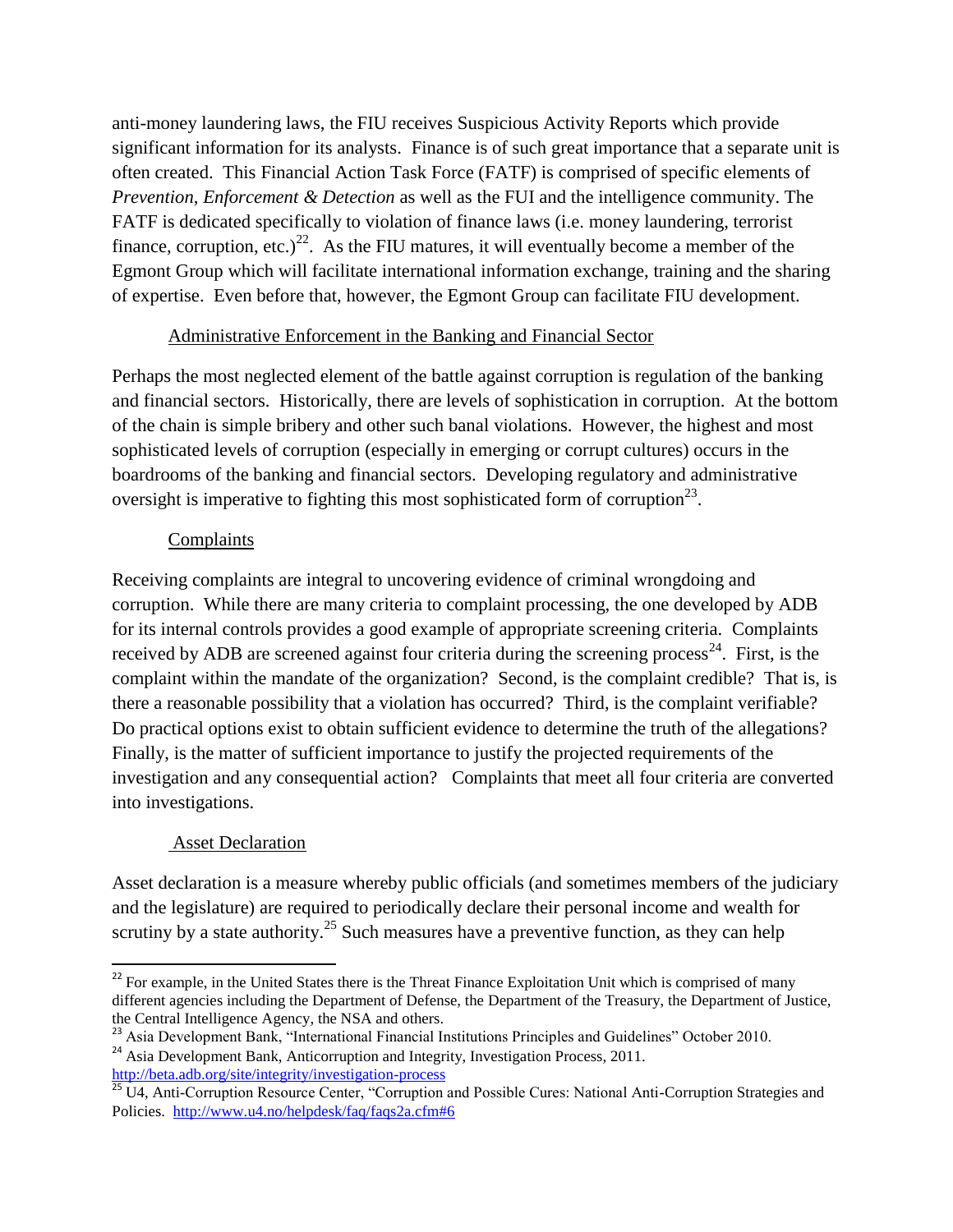anticipate potential conflicts of interest before misconduct occurs. They also have an investigative function, as they provide valuable information that may help uncover misconduct and illicit enrichment after it takes place.<sup>26</sup> Flaws in legislation that threaten the effectiveness of asset declaration laws include: absence of a legal requirement to verify the information on Asset Declaration Forms (AD Forms); lack of effective sanctions for mis-stating information on the AD Forms; and, lack of public access to the AD Forms. In a country like Afghanistan, all three flaws in legislation currently neutralize the anti-corruption value of asset declaration.

Even with the best preventative measures and world-class investigations, corruption will still flow unabated unless there is a significant consequence for engaging in the activity. For countries that lack political will, the consequence must be implemented at an international level. However, for the individual, the consequence must be firm, fast and effective, that is the consequence must be significant enough to ensure a deterrent effect.

# **Pillar III Judicial, Administrative and Social Consequences**

Anti-corruption enforcement can only be effective if there is a negative consequence for engaging in the activity. This consequence is customarily a term in prison but in less serious cases, it may also be an administrative personnel action such as a suspension or termination. In societies where religion is a fundamental part of daily living, rebuke from clergy or other social consequences may also be employed.

## Judicial Consequences

 $\overline{\phantom{a}}$ 

―The judiciary should be, and should be seen to be, an impartial arbiter of the rights of citizens whether those rights be against other citizens or against government."<sup>27</sup> In societies where the judiciary is dysfunctional or reputationally damaged, anti-corruption cases are always suspect: when an innocent man is set free, many people assume he is guilty and think his release is a result of a corrupt judiciary; similarly when a guilty man is convicted, many people assume he is being scapegoated by corrupt power brokers. This no-win situation, created by the perception of corruption in the judiciary, is very difficult to overcome but it can be tempered in several ways. One such creative concept is the establishment of "Integrity Courts." The Integrity Court is not separate from the judiciary but forms a branch of the judiciary below the Supreme Court similar to a Court of Claims. The two primary reasons for creating such courts is to give the government the opportunity to appoint new judges who are not affiliated with the tarnished judiciary and it provides an opportunity to change public perception about the judiciary. However, if the Integrity Courts are unable to maintain their independence, the government will have only

<sup>&</sup>lt;sup>26</sup> U4, "African Experience of asset Declarations"<http://www.u4.no/helpdesk/helpdesk/query.cfm?id=160>

<sup>&</sup>lt;sup>27</sup> Strengthening Independence of Integrity Institutions: The Importance of an Independent Judiciary by Barry O'Keefe, Chairman, Interpol's International Group of Experts on Corruption. <http://www.oecd.org/dataoecd/37/34/44442268.pdf>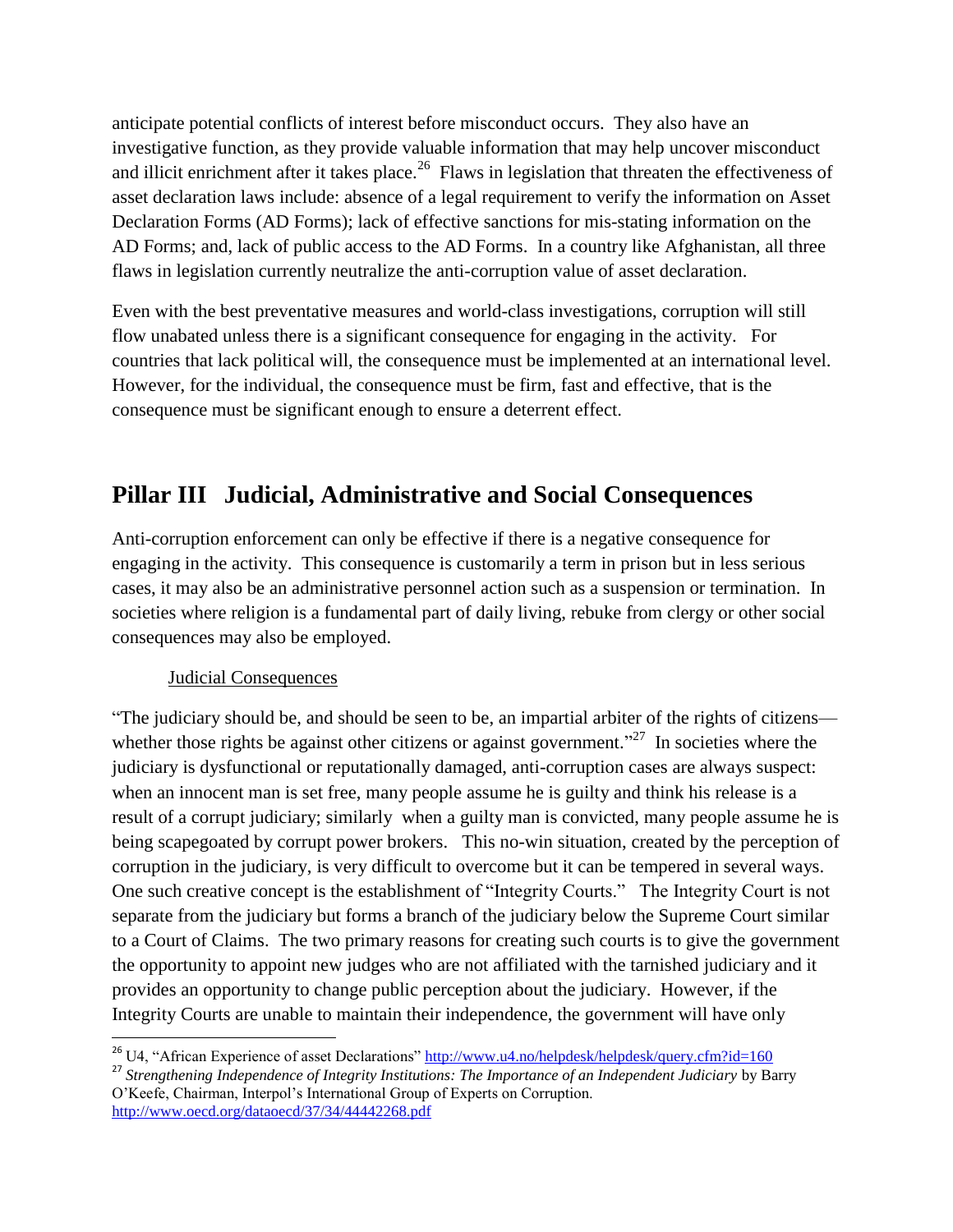succeeded in creating another level of bureaucracy<sup>28</sup>. Integrity Courts are an opportunity, not a solution!

## Administrative Consequences

Civil Service Commissions and the civil service framework also play an important element in fighting corruption. While Civil Service Commissions are listed here under *Consequences*, they also play a vitally important role in *Prevention*. First, in order to ensure the independence of investigators and judges , public servants must receive a livable wage. Human nature dictates that a man will do what is necessary to support his family. If he is not paid a living wage, it significantly opens the door to corruption. Governments use this to force judges into corruption and, therefore, into control of the government. For example, in Afghanistan Primary Court judges makes about \$325 per month<sup>29</sup>. Judicial regulations forbid outside employment to supplement their incomes. Since the average cost of a small family apartment in Kabul is roughly \$300 per month, a judge has a total of \$25 for food, heat, cloths for his children and transportation. This is, in effect, the government's way of forcing judicial officers into corruption and hence into the power of the government.<sup>30</sup> Simply paying the judges more money is not an overnight panacea. Even with increased salaries, breaking the previously established reliance on corruption is not easy. Once compromised, corrupt judges are under the control of criminal elements and it is exceptionally difficult to break that relationship. For anti-corruption initiatives to be successful it is imperative that judicial officers and investigators be compensated at a living wage and that this be protected from unsavory politicians or administrators. The most successful models that have been employed to ensure a clean and honest government, link the salaries of top civil servants to the salaries of their private sector colleagues $^{31}$ .

l

<sup>28</sup> For a discussion on judicial independence, see O'Keefe *infra*.

<sup>&</sup>lt;sup>29</sup> Afghanistan Index: Tracking Variables of Reconstruction &Security in Post 9/11 Afghanistan, Brookings Institute, September 29, 2011 by Ian S. Livingston and Michael O' Hanlon.

<sup>30</sup> See O'Keefe *supra*

 $31$  First initiated in Singapore in 1994 and subsequently adopted by several other countries.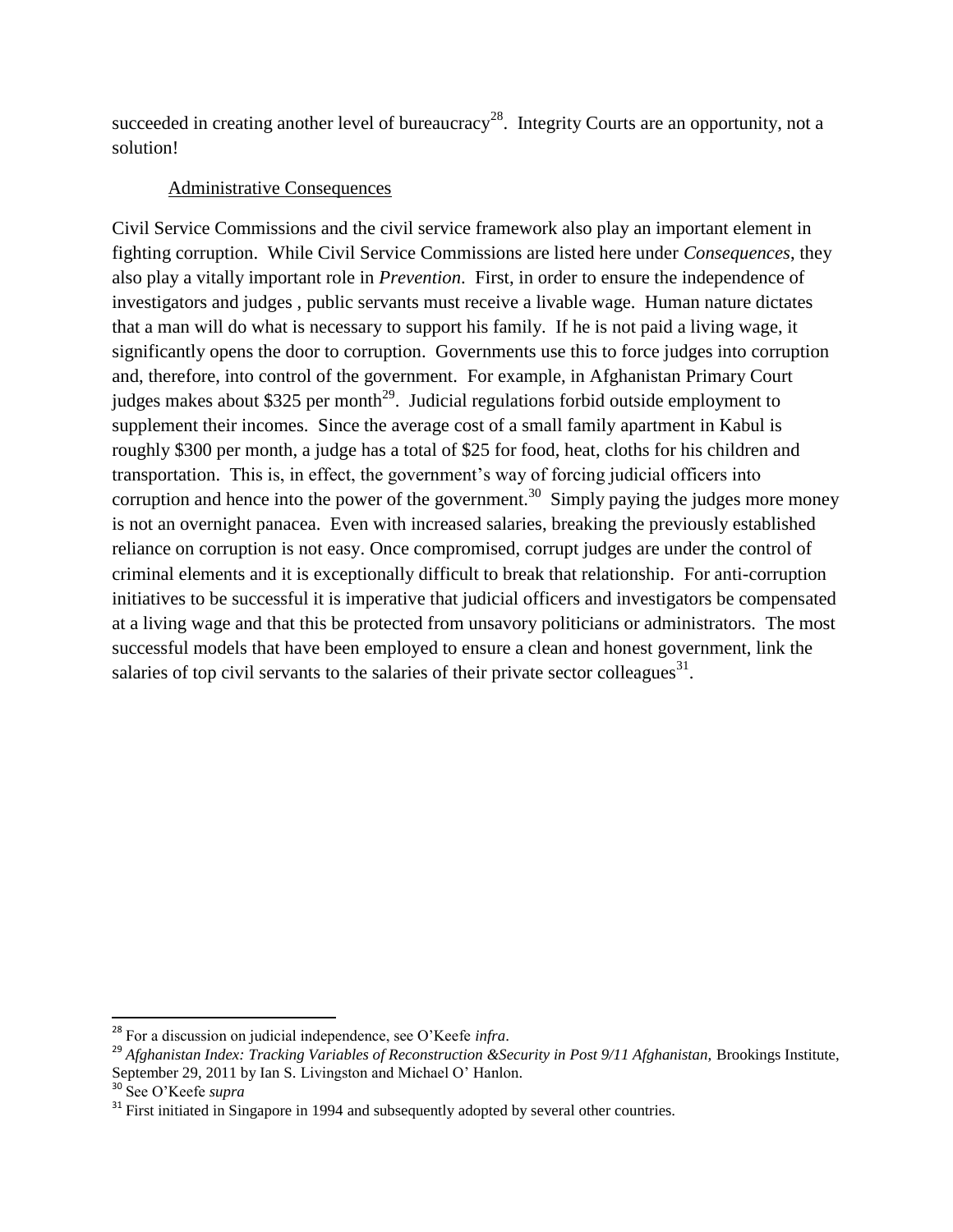#### **Supreme Court**

| Title                                           | <b>Current Salary</b> | <b>Number of Judges</b> |
|-------------------------------------------------|-----------------------|-------------------------|
| <b>Chief Justice</b>                            | 1,625                 |                         |
| <b>High Council Members</b>                     | 1,463                 | 8                       |
| General Administrator Director of the Judiciary | 1,138                 |                         |
| <b>Supreme Court Advisors</b>                   | 1,300                 | 36                      |
| <b>Appeals Court Directors</b>                  | 1,138                 | 34                      |
| <b>Supreme Court Department Directors</b>       | 1,138                 | 11                      |
| Appeals Court Dewans Directors                  | 950                   | 102                     |
| <b>Appeals Court Members</b>                    | 650                   | 192                     |
| <b>Primary Court Dewans Directors</b>           | 585                   | 56                      |
| <b>Urban Court Directors</b>                    | 520                   | 28                      |
| <b>District Primary Court Directors</b>         | 455                   | 230                     |
| Supreme Court Department Professional Members   | 390                   | 57                      |
| Primary Court Judicial Members                  | 325                   | 625                     |

NOTE: All salary numbers above are in U.S. \$ per month. Figures as of May 2010. 32

The Civil Service Commission also has a litany of anti-corruption initiatives that come under its control. These include enforcing administrative actions (i.e. suspensions and terminations) against corrupt civil servants. Such Commissions also protect the civil service system against nepotism, tribalism, sexism and discrimination. It is also the Civil Service Commission that publishes a Code of Conduct for the regular civil servants of government.

## Social Consequences

Probably the most difficult element of ensuring a negative consequence for participation in corruption is the social consequences. Using public humiliation as a consequence for corruption can be dangerous for obvious reasons, not the least of which is vigilantism. However, publishing the name and photograph of corrupt officials can be quite effective. Public castigation for engaging in corruption is used extensively and effectively in Singapore.

# **The Base of the Pillars: A Strong Legal Framework**

A solid legal framework provides the foundation upon which the five pillars of anti-corruption are constructed.. However, experience has shown that it is better for emerging countries to have a few laws that are enforced well, rather than many laws that are enforced haphazardly<sup>33</sup>. The world's best example of this occurred in Singapore (currently tied with Denmark and New Zealand as the world's least corrupt country, 17 places above the UK and 19 places above the

 $\overline{\phantom{a}}$ <sup>32</sup> Afghanistan Index: Tracking Variables of Reconstruction &Security in Post 9/11 Afghanistan, Brookings Institute, September 29, 2011 by Ian S. Livingston and Michael O' Hanlon.

<sup>&</sup>lt;sup>33</sup> Afghanistan currently has 16 pending laws or amendments to laws concerning anti-corruption.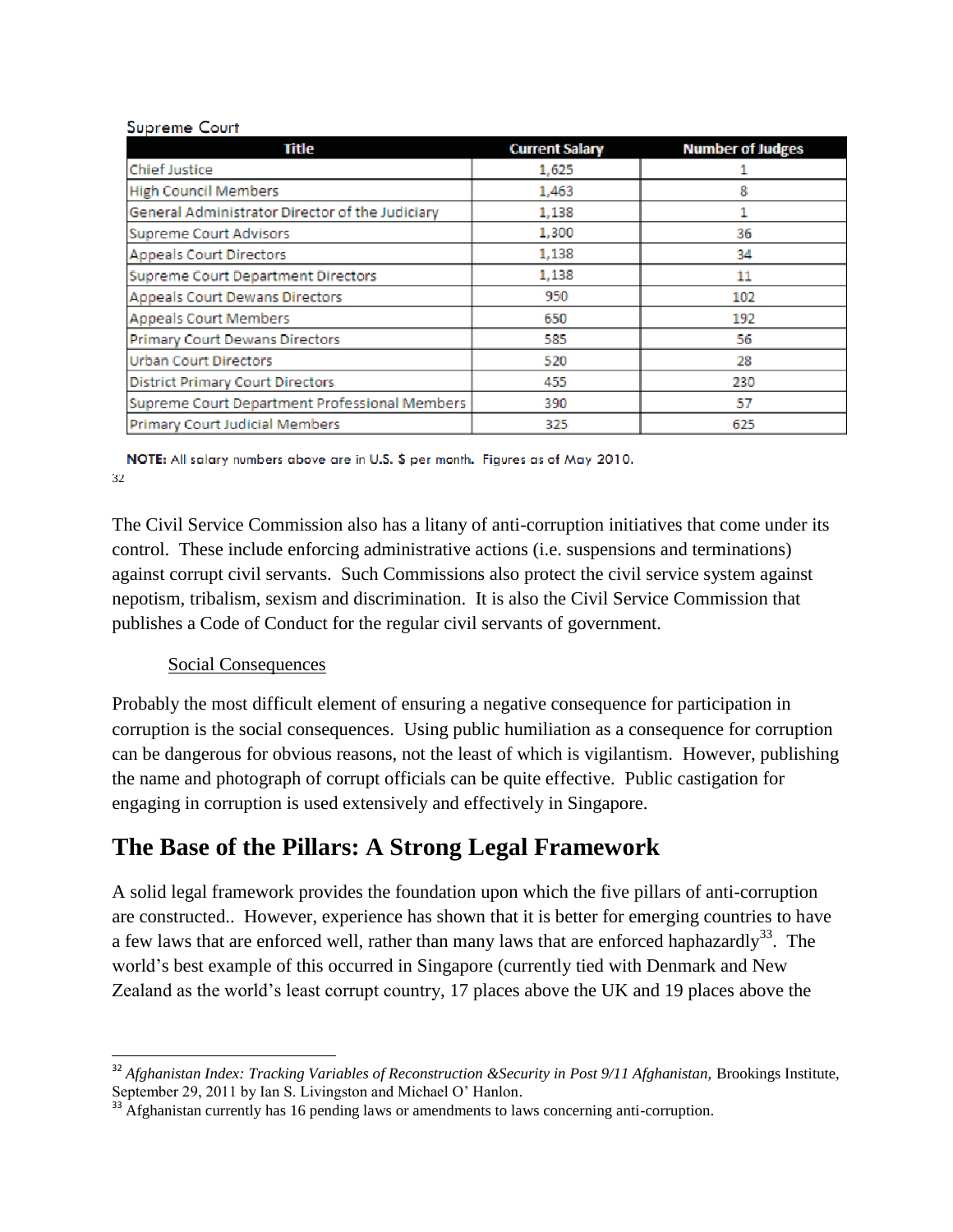$US$ <sup>34</sup>. This was not always so. When Lee Kwan Yew assumed the position of Prime Minister in 1959, Singapore was awash in corruption. To address this scourge, Prime Minister Yew introduced legislation that gave the nascent Corrupt Practices Investigation Bureau (CPIB) great power to conduct arrests, conduct searches, call witness, investigate bank accounts and incometax returns of suspects and their families. Prime Minister Yew was adamant that in the early years of development it is better to have a few laws that you can enforce effectively than to have many which you cannot implement<sup>35</sup>. Over the course of his thirty-year administration, the legal framework was strengthened and developed using an enforcement-led strategy. Today, Singapore has transformed into one of the least corrupt societies on the plant<sup>36</sup>.

# **Conclusion**

Like Singapore and Hong Kong before it, Afghanistan is awash in corruption. However, the world community has a vested interest in seeing Afghanistan emerge from this plague as a healthy, young democracy. Therefore, Afghanistan has been given the tools and resources to develop good governance<sup>37</sup>. However, tools and resources are not enough. Afghanistan requires knowledge—professional assistance in developing an anti-corruption strategic implementation plan and guidance in its deployment. For its part, Afghanistan—specifically President Karzai must demonstrate to the country and to the world, its commitment to good governance. Deeds, not words, are the only measure of commitment. President Karzai and the High Office of Oversight & Anti-Corruption have committed to a paradigm shift in implementing anticorruption in Afghanistan. Ad hoc initiatives will be discouraged in favor of a more holistic approach. Based upon international best practices, Afghanistan will encourage the development of institutional policies and procedures to reduce the opportunities for corruption. As anticorruption organizations become functional, Afghanistan will shift to an enforcement-led strategy. Historically, Asian models focused on enforcement have been very successful in reducing the levels of corruption which, in turn, fuels economic success. There is no reason to believe that Afghanistan will be any different. When the High Office of Oversight and Anti-

 $\overline{\phantom{a}}$ 

<sup>34</sup> *Transparency International Perception Index, 2010*

<sup>&</sup>lt;sup>35</sup> Unpublished notes on the speech of Prime Minister Lee Kuan Yew delivered at the University of Philippines in May 1980 by Edmund N. Ayonga, UNDP, Accountability & Transparency Project, Kabul, Afghanistan. <sup>36</sup> In 2006 Prime Minister Yew came under criticism for intimidation and corruption (see *Far Eastern Economic Review Magazine* "Singapore's Martyr" 2006); however, PM Yew was successful in a libel suit against the

publishers.

 $37$  USAID, GIZ and JICA have, on several occasions, asked the High Office of Oversight & Anti-corruption what training they required to become operationally effective. The HOO management responded at various times with various different answers. The agencies almost always provided the requested training. Unfortunately, this extensive training has not resulted in any measurable success. A review of the situation within the HOO indicates that the HOO is incapable of conducting internal gap analysis. Additionally, the HOO management and staff have no knowledge of anti-corruption best practices. Therefore, the HOO cannot adequately assess its own needs. So, when asked what training was required, the HOO responded in a fashion that was not predicated upon strategic institutional development but on an ad hoc approach based upon temporal needs. Therefore, the training was not responsive to HOO's overall deficiencies.